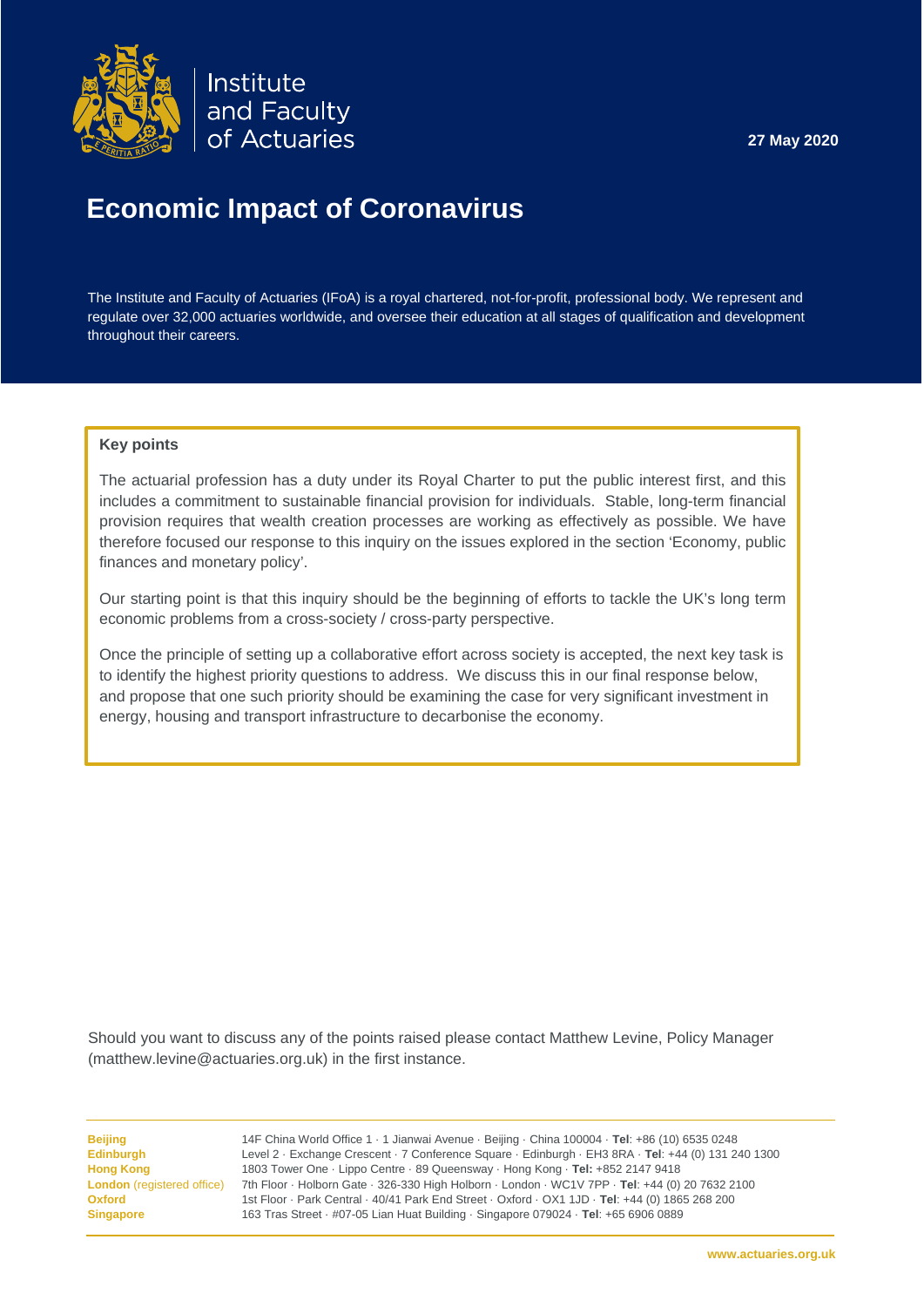# **Introduction**

- 1. In our response to these questions, we will focus on the need for long-term thinking on the economy and how society is structured, as well as dealing with the immediate problems the current crisis continues to inflict on the country. Whilst the full set of questions are useful to set context, the question that most directly addresses the need for fresh long-term thinking is the final question under the "Economy, public finances and monetary policy" section, about lessons that society can learn for the future. We are encouraged that since the financial crisis of 2007-9 some momentum has developed in new economic thinking, especially thinking that starts with fundamental questions such as ecology, the environment, and recognising the importance of facing up to radical uncertainty. This existing healthy momentum represents an opportunity to be grasped today.
- 2. In the face of many unknown and unknowable questions, including some of those set out in the consultation terms of reference, we welcome Parliament embarking on a process of thinking about the future shape of the country and the economy. This process should continue independent of political or electoral cycles, as an urgent priority, involving all segments of society, and we set out some suggestions at the end of this response.
- 3. Our response reflects the alignment between the focus of the Committee's inquiry and that of the IFoA's Member Interest Group on Economics.
- 4. The Committee will be familiar with our work from other inquiries. For example, in 2017, following our written submission the Committee invited the IFoA to give evidence in person to its inquiry into the future of the UK's insurance regulation. Our IFoA COVID-19 Action Taskforce and specialist Boards covering pensions and life and general insurance matters are actively considering the extent to which these systemically important financial institutions are ready to face the challenges that the recovering economy will present. The Committee has previously recognised the value of actuaries' unique perspective, and we would welcome any opportunity to share the insights from this work in the weeks ahead.

## **The actuarial context**

- 5. A core focus of the actuarial profession is long-term financial provision for individuals. For example, the insurance sector plays a key role in the UK economy both as an employer but also in the provision of a critical service to the economy. The sector has a vital role to play over the coming years in helping the UK economy manage its way through the Covid-19 period and beyond. As actuaries, we help to steer not only insurers but also other financial entities such as pension funds and friendly societies, with a view to meeting the expectations and needs of those that rely on them for financial security.
- 6. The IFoA has done extensive thinking on intergenerational fairness issues, both in our own right and as a convener of external views<sup>1</sup>. This is an important issue in relation to the economic impact of coronavirus. For example, as we note below (p9), high real asset prices are a significant driver of intergenerational inequalities.
- 7. As the trend grows towards individuals having to provide increasingly for themselves (illustrated by the Institute & Faculty of Actuaries' "The Great Risk Transfer"[2](#page-1-0) theme), we are also concerned with the challenges to individuals to navigate the uncertain economic future for themselves. It is a matter

 <sup>1</sup> <https://www.actuaries.org.uk/news-and-insights/public-affairs-and-policy/intergenerational-fairness>

<span id="page-1-0"></span><sup>2</sup> <https://www.actuaries.org.uk/news-and-insights/public-affairs-and-policy/great-risk-transfer>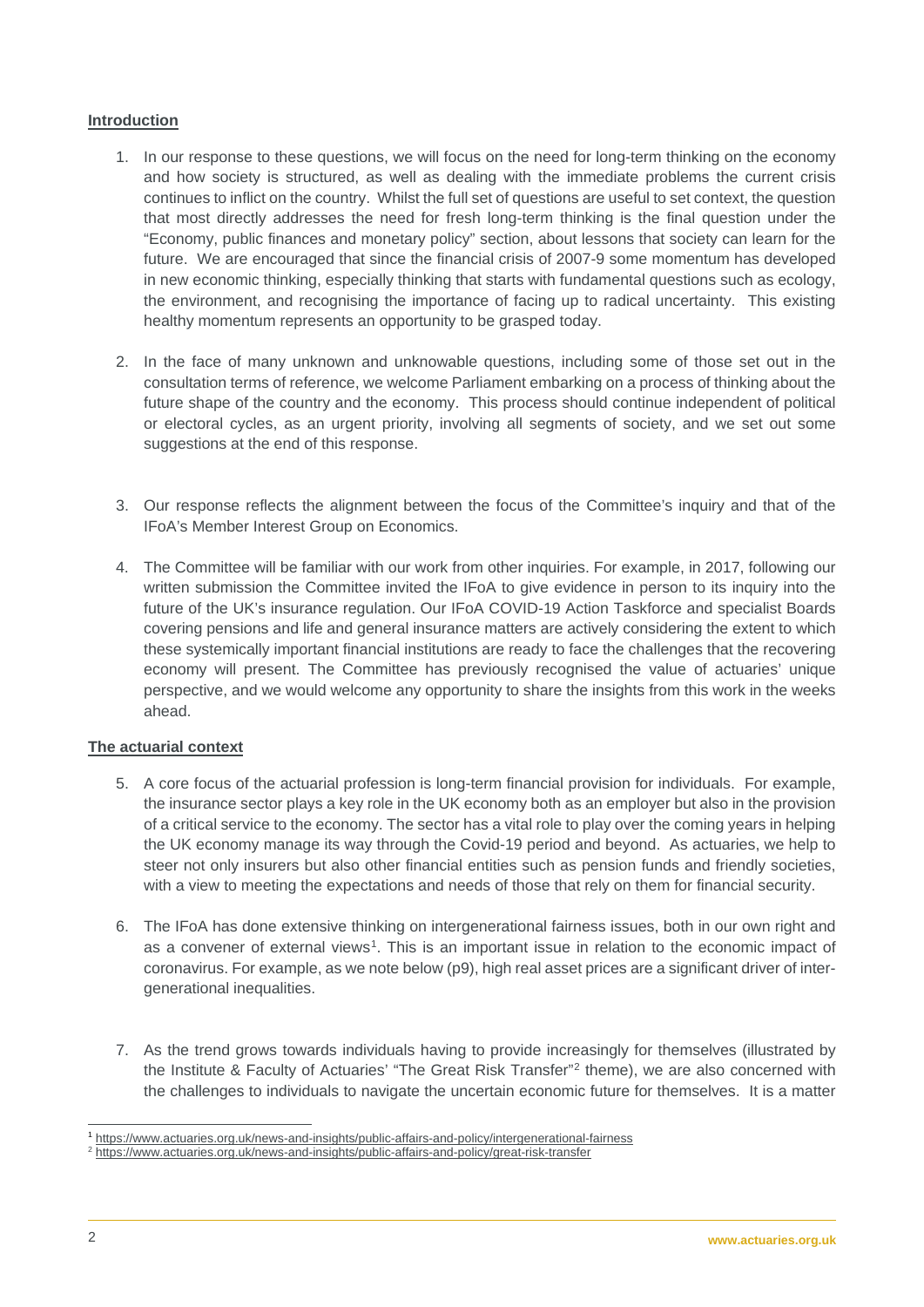of public interest that the stability and durability of the financial system is maintained. This needs an approach that recognises the inter-dependencies that exist within complex systems, as well as sometimes the unintended consequences, for behaviour, of regulation and state intervention (e.g. moral hazard).

8. Long-term financial provision and stability requires that the economy is working well; in particular that the wealth creation processes are working as effectively as possible. We are supportive of an approach to business that considers not only the necessary expected returns to meet the needs of investors but also the impact on society, especially employees, where personal development, fulfilment and ultimately employability are an important outcome. The Government's "levelling up" agenda, and questions of how to address inequality, both of which feature in the consultation terms of reference, suggest a long-term approach to economic development that considers the UK's industrial competencies and skill levels across all industries. We do not believe that it is wise to rely too heavily on the financial sector; having an economy that is more diverse should make the economy more resilient and productive as well as being better for the life chances of the population as a whole.

#### **The consultation questions on the economy, public finances and monetary policy**

9. We do not attempt to answer all the questions, and some of our responses raise issues that come to light when considering the questions, rather than answering all the questions directly. As well as the long-term focus that informs our thinking, as explained above, there are some immediate consequences of the coronavirus that are not spelled out in the questions quite as starkly as they could be. Questions are labelled A through G to facilitate cross-referencing.

#### *A. What economic challenges may arise as the public health and social distancing policies are lifted and the economy begins to recover? What preparations can be made to manage these challenges? For example, could there be difficulty in restarting sectors of the economy quickly, a risk of a spike in inflation, or pressure on the UK balance of payments?*

- 10. Well before the economy begins to recover, a vital question for many companies is "Who is going to end up owning what?" This matters not only to those responsible for other people's savings, including all types of pension fund, but those who are responsible for their own savings and investments, and should be of wider national interest. Companies adversely affected by the public health and social distancing policies that are funded with debt as well as equity are more likely to run out of shareholders' funds, and effectively to become owned by the creditors, who are likely to look for a quick sale. This has long-running implications for the types of businesses that emerge post-crisis and ultimately the direction of the UK economy.
- 11. Following on from this, are there certain companies and industries which are important to the UK's future competitiveness, jobs, exports, and 2050 net zero carbon target, which are at risk of being lost in the UK? (This is a vital consideration in the thinking we recommend at the end of this response).
- 12. Inflation was mentioned in the question. The finances of an older generation on fixed incomes were very badly affected by the inflation of the post war years, including the 1970s, and there will be a concern that policies adopted at the current time could have long-term inflationary consequences. Supporting the UK's productive businesses through the initial shock which preserves their ability to respond on the supply side when the economy eventually re-opens may prove a useful counter to inflationary pressures.
- 13. Against this, the immediate outlook for prices would appear to be in the opposite direction, with a risk of deflation. On the demand side, stakeholders have adapted in this period of rapid change and lived without goods and services previously considered necessary. It remains to be seen, which of these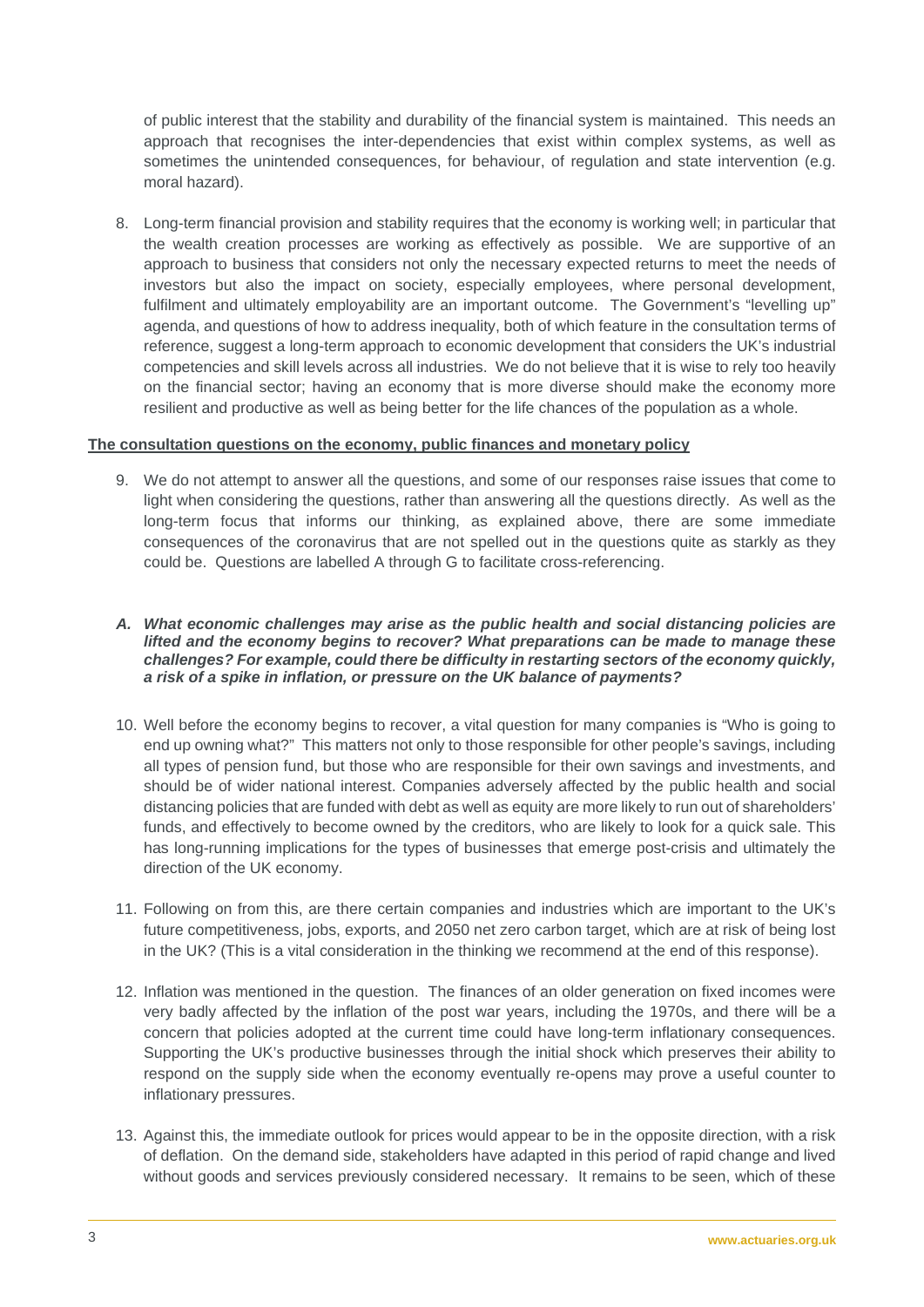adaptations will continue post-crisis. For example, businesses may choose to curtail the use of prime London office space or international business travel. This is a difficult balancing act and is likely to remain so for some years. The impact of such shifts on inequality and intergenerational equity should be key considerations in the policy response.

14. Even before the pandemic there were a whole host of issues where a long-term view is essential to meet today's needs, without putting younger, or future generations at a disadvantage. We note the series of reports produced by the IFoA in 2017 on this issue, especially the third report which focuses on Health and Care, and includes a range of health issues, including the sustainability of the health system and social care funding (see reference 1 on p2). The current crisis only serves to emphasise the challenges in healthcare and long term care, and the need for fresh thinking.

#### *B. What will be the economic impacts of the coronavirus outbreak and the social distancing measures in terms of sectors and regions and how temporary/permanent will they be?*

15. There will be some businesses which were only barely viable before the lock-down, and which nobody will want to take on post-bankruptcy. This may accelerate the impact of online communication on the high street with continued closures of local shops, pubs and post offices in rural areas. The market clearing prices for industrial and retail space may move significantly. Where the remote working deployed by the financial services sector continues, there could be increased availability of employment outside of London, if some roles continue to be performed remotely. And regional development policies that involve local communities may be needed, in order to promote activity and help tackle unemployment, in industries or geographies where it is most pervasive and likely to persist. This is likely to involve large State pump-priming and a rebalancing of taxation to better align to our increasingly digital economy.

#### *C. What will be the impact on inequalities within society and how should the Government address inequalities that may have been exacerbated by the crisis?*

16. There are many aspects to inequality, and we answer this question in three parts: Part one: long-term thinking about inequality arising from trends in the world of work, leading to thinking about jobs, capabilities, and competitiveness.

This crisis has set in stark relief the division, which has been growing due to developments in both technology and globalisation, between higher skilled and lower skilled jobs. Whilst Government policy has provided safety nets as an essential and immediate concern, this crisis should prompt some deep and careful long-term thinking about productivity, capabilities, international competitiveness, wellbeing through employment, and retraining across different career stages and sectors.

Such careful thinking needs to recognise that we cannot accurately predict the future, many things are unknowable, and we need to build and embed resilience and flexibility in the economy. Now is the time to face up to long-term challenges, including the existential challenge of climate change.

As regards the "levelling up" agenda mentioned below, if this is to be anything more than short-term palliatives, the long-term thinking referred to above is essential.

- 17. Part two: different levels of personal resilience arising from a combination of employability and levels of debt in relation to income, and policies to address these.
	- 1) Low levels of individual resilience are likely to lead to large numbers of individual bankruptcies and defaults on loans and mortgages. In the absence of preventative measures, this is likely, when coupled with sharp falls in housing prices and insolvencies and defaults on business loans, to lead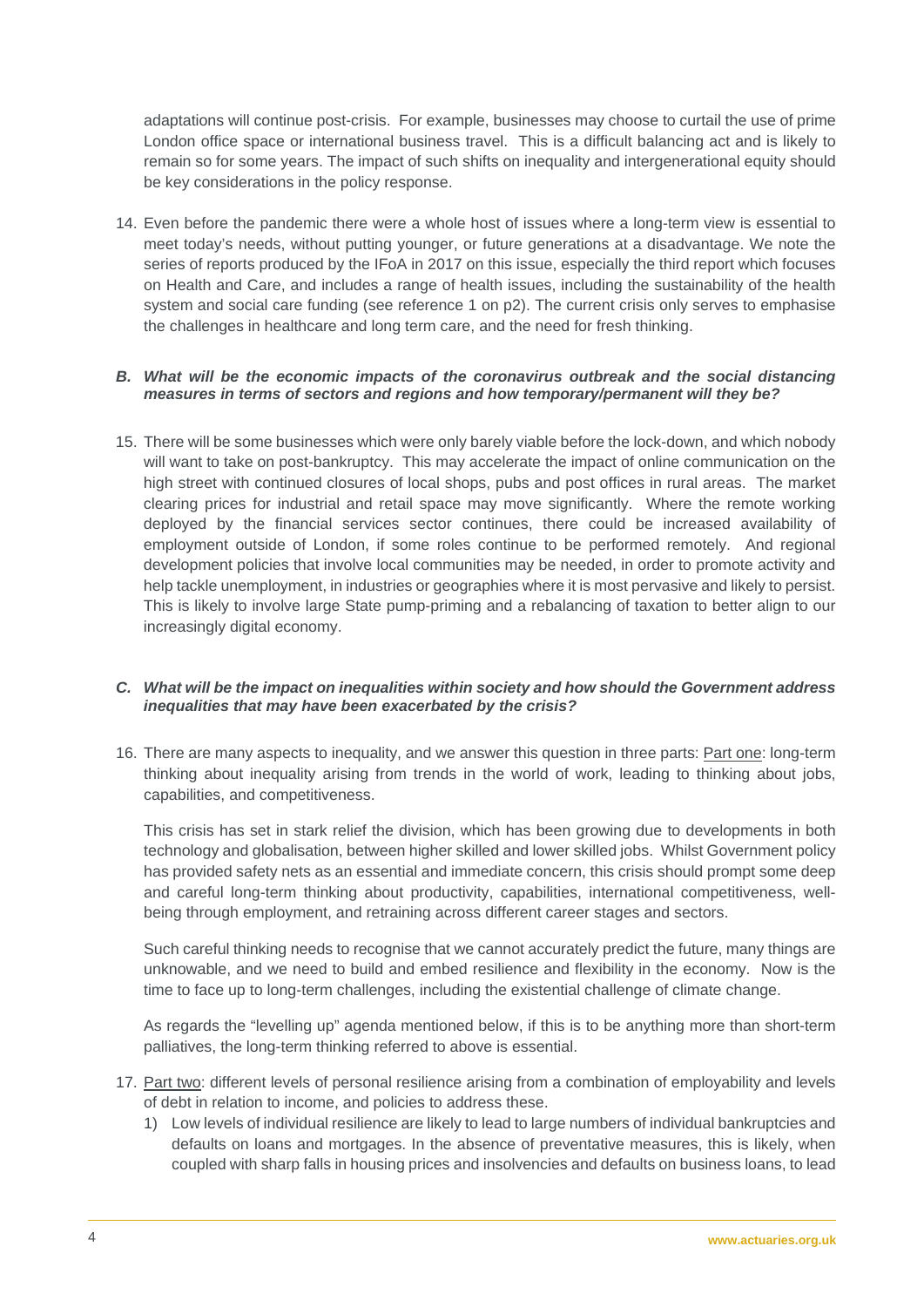to a banking crisis owing to the lack of resilience in our financial system. There are therefore two stages of actions required:

- 2) Supporting businesses currently benefitting from the furlough and loan guarantee schemes. Many of these will not be able to recover to their income levels pre-pandemic for some time, may have high fixed expenses and will be highly geared.
- 3) Supporting people who find they are unemployed post-furlough, with any private pensions hit by falling asset values and in houses whose asset values have also fallen sharply and cannot be borrowed against.
- 18. This will require very high levels of funding in the short to medium term. However, once the economy does start to recover, the measures that will have been required will motivate the need to build financial resilience to protect against future shocks. This will mean consideration of many economic areas, including the following:
	- 1) A more generous level of universal benefits at all ages, including pensions
	- 2) A review of the tax system
	- 3) A review of the many services, from transport to heating to higher education, which are currently funded via private rather than public debt, to reduce the pressure on individuals to take on debt in the first place
	- 4) Requirements on companies (especially those to whom support has been provided) to avoid policies which reduce their and their employees' future financial resilience
- 19. Part three: Differences in health outcomes between different groups, whether in terms of income or any other differentiating factors. This is an aspect on which there is currently considerable actuarial research.
- *D. What will be the impact on the public finances?*
	- o *What are the potential future implications for tax and spending?*
	- o *What are the implications for the Government's "levelling up" agenda announced in the Budget/infrastructure strategy?*
- 20. Part one: Level of private debt and the effect on the economy.
- 21. The state of public finances is a vital question, of course, and must be a consideration in any plans for the future, but it may be essential for the Government sector to run a significant deficit in order for the private sector to survive.
- 22. There is no mention in the questions of the level of private debt and the effect on the economy. The financial crisis of 2007-9 and the aftermath made it clear that the level of private debt is a more important influence on the macroeconomy than the level of public debt. More than 10 years after the crisis the UK still has historically high levels of private debt, which tends to increase inequality and reduce resilience. In the 100 years from 1880 the level of private debt to GDP never exceeded 75%, whereas it is now over 160%.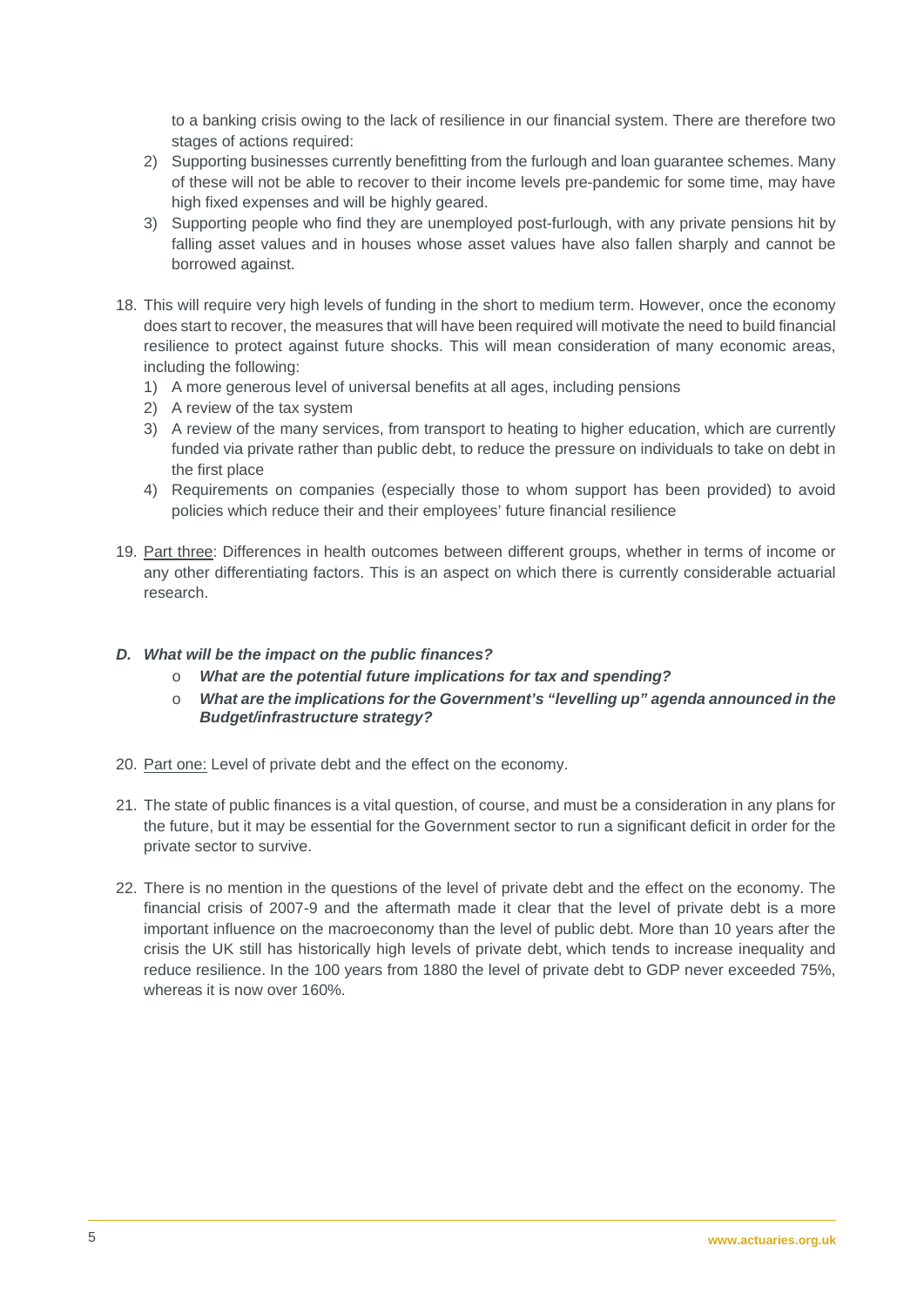

UK Private Sector Debt

- 23. It is very important that the notion of crowding out of the private sector investment by public sector spending is not a determining factor in the policy response to the crisis. Private investment can in fact be discouraged through a lack of public investment with evidence pointing towards public investment "crowding in" private investment[4](#page-5-1) especially in times of insufficient demand and low growth. A combination of public and private investment will be required to drive a resilient investment led recovery rather than one that is led by private debt fuelled consumption, which could be more vulnerable to economic shocks. It is extremely unlikely that crowding out would occur in the conditions of the pandemic or the aftermath.
- 24. Consideration should be given as to how the government might adopt conditions to its support of businesses in order to drive patient capital investment by the private sector and appropriate corporate governance. This could potentially influence longer-term challenges such as resilience to climate change.

[3](#page-5-0)

<span id="page-5-0"></span><sup>&</sup>lt;sup>3</sup> Chart provided by Professor Steve Keen, Hon Professor, UCL & ISRS Distinguished Research Fellow, based on Bank of England and BIS data

<span id="page-5-1"></span><sup>4</sup> See Chapter 7. Investment led Growth: A Solution to the European Crisis. Stephany Griffith-Jones & Giovanni Cozzi in "Rethinking Capitalism; Economics and Policy for Sustainable Inclusive Growth".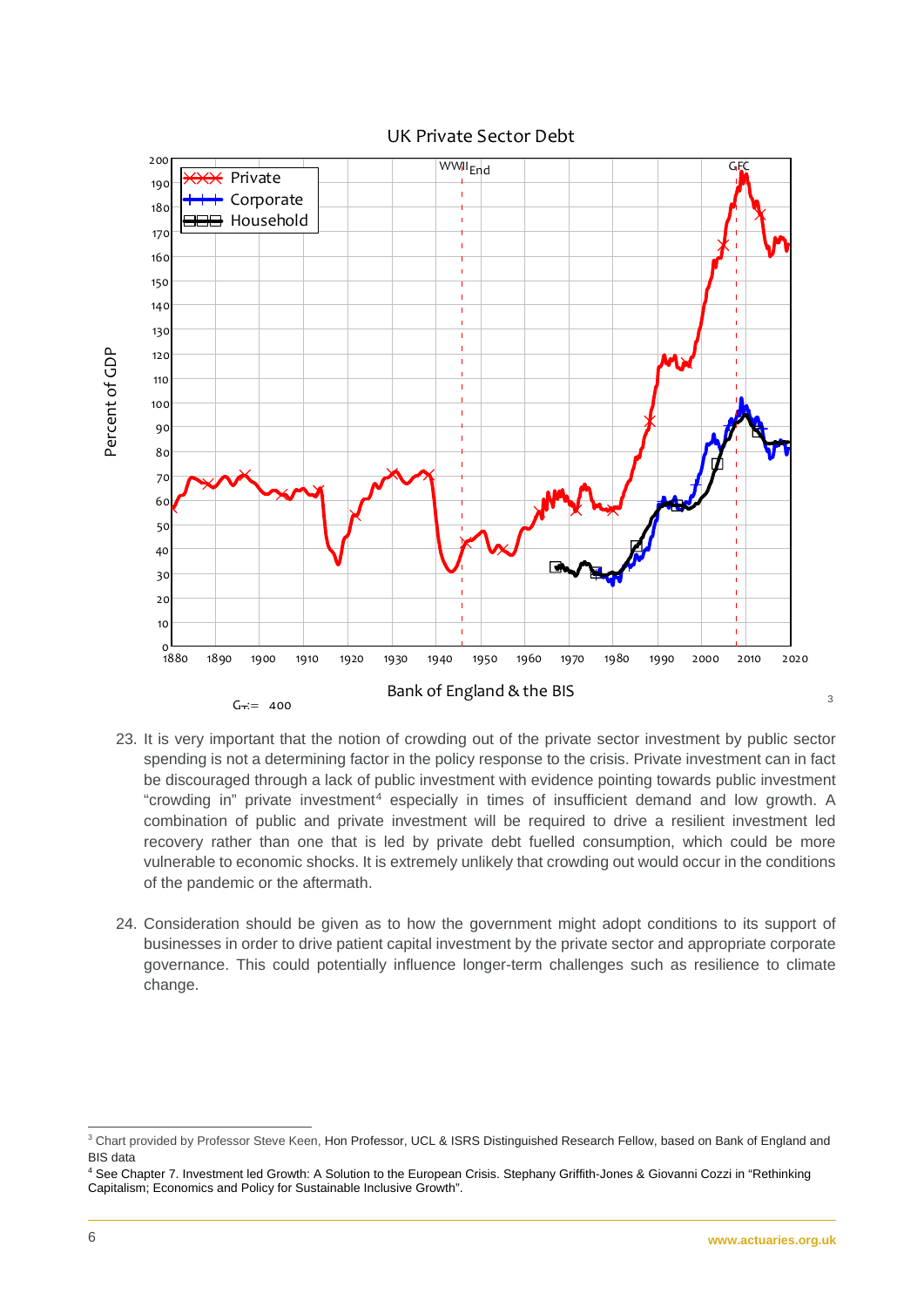25. Part two: Reducing the public debt to GDP ratio

We propose that unconventional approaches are best placed to reduce the public debt to GDP ratio. The disadvantages of relying solely upon the conventional approach to seek to increase GDP through growth are set out in our response to question [F](#page-8-0) below.

- 26. It is important that lessons are learned from the policy response to the 2007-9 crisis as these illustrate the disadvantages of the conventional approach to seek to reduce public debt by running a budget surplus. Even once the economy is well on the way to recovery, attempting to run a budget surplus is not an effective way to reduce the public debt to GDP ratio and would impede recovery. History has shown this empirically in the aftermath of the 2007-9 and other crises. This may seem counter-intuitive, but:
- Firstly government surplus reduces GDP by precisely as much as it reduces government debt and
- Secondly it reduces GDP indirectly by reducing the amount of money in the economy, and thus reducing the turnover/circulation of money in the economy.
- 27. A direct reduction in government debt by running a surplus can then actually increase the ratio of government debt to GDP. This counter-intuitive effect explains why the government debt to GDP ratio plunged so dramatically after WWII, even though, most of the time, the change in government debt was positive.



# UK Government Debt & the Government Deficit

[5](#page-6-0)

<span id="page-6-0"></span> <sup>5</sup> Chart provided by Professor Steve Keen, Hon Professor, UCL & ISRS Distinguished Research Fellow, based on Bank of England and BIS data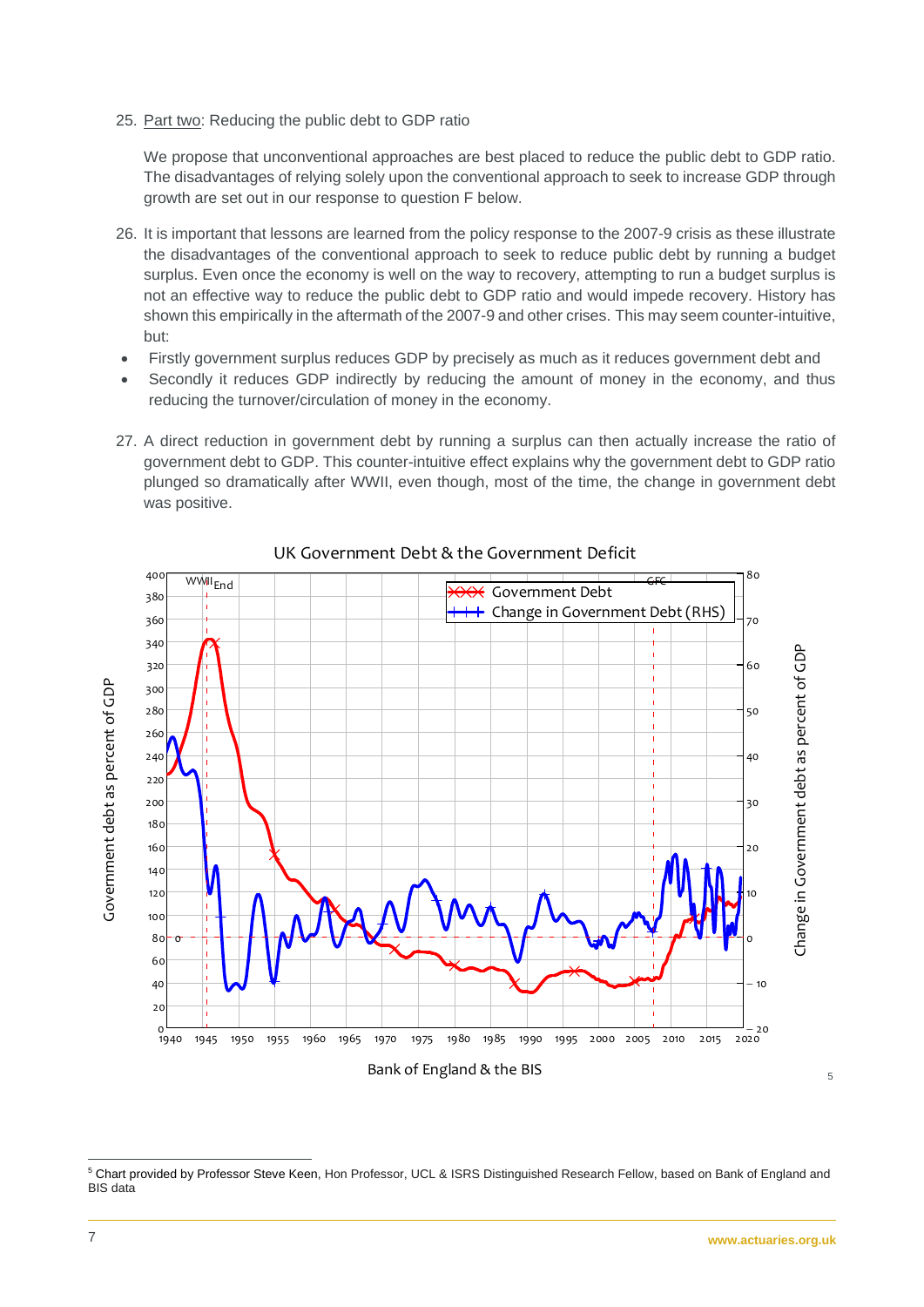- 28. Direct monetary financing of government spending is already considered as an option by the Bank of England<sup>6</sup>, which seems perfectly sensible. However, care should be taken to maintain transparency and accountability. It is interesting to note that direct monetary financing was carried out as far back as the outbreak of World War 1[7.](#page-7-1) It is also worth noting that not an insignificant portion (nearly 25% in  $Q4$  2019<sup>[8](#page-7-2)</sup>) of the government's outstanding debt is owned by the Bank of England through its  $QE$ programme.
- 29. Any economic models or discussion of these issues must start from a correct understanding of money creation and the monetary system. The "loanable funds" model of banking leads to the conclusion that private debt is unimportant to the aggregate level of demand in the economy, because for every debtor there is a creditor and the net effect on total demand is zero. The loanable funds model is incorrect; the reality is that when a private bank issues a loan, deposits (and hence purchasing power) are created<sup>9</sup>. Similarly, when a loan is repaid deposits are destroyed. When more deposits are being created than being repaid the money supply expands. When this purchasing power is spent the aggregate level of demand in the economy increases. Equally if more loans are repaid than taken out, for example due to a lack of confidence in future economic prospects by business and households or stricter lending criteria by banks, the money supply and hence aggregate demand contracts with impacts on the real economy. Both the level of private debt and the rate of credit creation are important factors affecting the macroeconomy, so the extremely high level of private debt should be considered in any discussion of policy.
- 30. Above all, imagination should be used in the policy response, learning lessons from the past but also recognising that these are unprecedented times. As such, we should not rule out potential solutions because they do not fit within the standard economic models, which are built on an assumption of marginal choices. We are currently living through a time when events are distinctly non-marginal (which makes it obvious that cost-benefit analysis is unlikely to be the right tool to assess policy in this environment). Also, in these unusual times prior beliefs about the economy should not be the sole basis for deriving solutions as these beliefs can be overly doctrinal, and not a strong foundation for innovation or imagination.
- 31. One example of an unconventional policy measure may be debt cancellation (debt jubilee). This would involve the replacement of a portion of private debt by government created money (potentially using the Central Bank's balance sheet, of which there is a long history of responding to crises<sup>10</sup>) that is distributed to all citizens, and would not be debt-backed. This would simultaneously reduce the burden of interest paying debt, protect banks from loans that cannot be paid back, while maintaining the volume of money in circulation unchanged. Measures could be put in place to avoid the risk of inflation that some would point to and any resultant moral hazard, e.g. a requirement that such money be used to pay down debt first thus reducing the private debt burden. For those who remain heavily indebted there could be simple restrictions placed on further loans, so that debt is being paid down rather than rolled over and expanded.
- *E. What will be the impact of high levels of Government debt on market interest rates, private investment, capital formation and future productivity?*

<span id="page-7-0"></span><sup>&</sup>lt;sup>6</sup> [HM Treasury and Bank of England announce temporary extension to Ways and Means facility 9 April 2020](https://www.bankofengland.co.uk/-/media/boe/files/news/2020/april/hmt-and-boe-announce-temporary-extension-to-ways-and-means-facility.pdf?la=en&hash=974CAE1A89719CFB8CAAC7233C95842E2B763895)

<span id="page-7-1"></span><sup>7</sup> [https://bankunderground.co.uk/2017/08/08/your-country-needs-funds-the-extraordinary-story-of-britains-early-efforts-to-finance-the](https://bankunderground.co.uk/2017/08/08/your-country-needs-funds-the-extraordinary-story-of-britains-early-efforts-to-finance-the-first-world-war/)[first-world-war/](https://bankunderground.co.uk/2017/08/08/your-country-needs-funds-the-extraordinary-story-of-britains-early-efforts-to-finance-the-first-world-war/)

<span id="page-7-2"></span><sup>8</sup> [https://progressiveeconomyforum.com/publications/can-the-bank-of-england-do-it-the-scope-and-operations-of-the-bank-of-englands](https://progressiveeconomyforum.com/publications/can-the-bank-of-england-do-it-the-scope-and-operations-of-the-bank-of-englands-monetary-policy/)[monetary-policy/](https://progressiveeconomyforum.com/publications/can-the-bank-of-england-do-it-the-scope-and-operations-of-the-bank-of-englands-monetary-policy/)

<span id="page-7-3"></span><sup>9</sup> <https://www.bankofengland.co.uk/quarterly-bulletin/2014/q1/money-creation-in-the-modern-economy>

<span id="page-7-4"></span><sup>10</sup> <https://bankunderground.co.uk/2017/07/03/central-bank-balance-sheets-past-present-and-future/>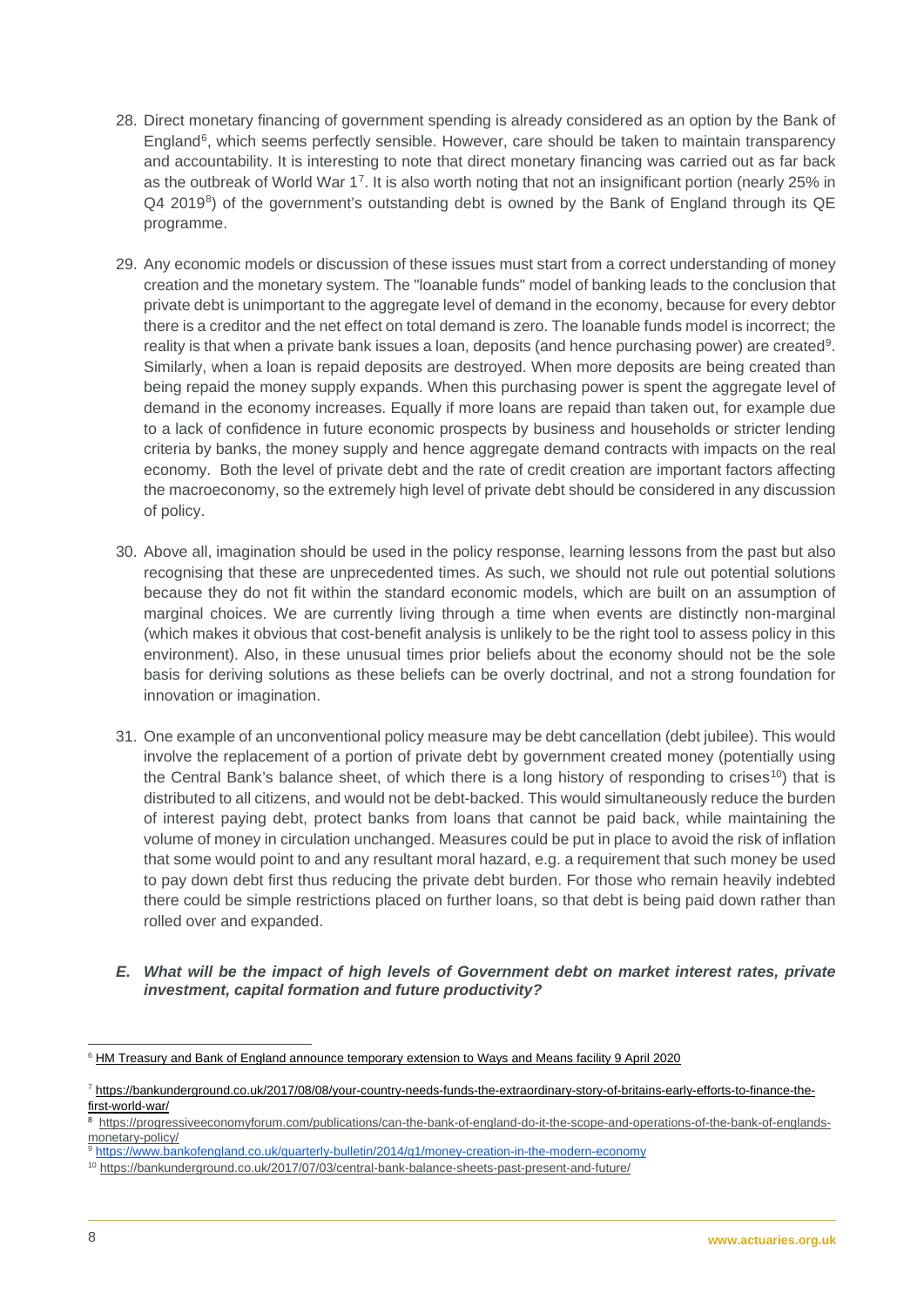- 32. These matters are important but very difficult to know. The economy is a complex system composed of inter-dependencies, the behaviour of which is difficult to predict, but which nevertheless are worth focusing attention on over time. As we will suggest below, this requires a new approach to economic thought, where Parliament could play a key role.
- 33. We would also note that high real asset prices, driven by low real interest rates and high levels of leverage, are a big problem and a significant driver of current inequalities and significant intergenerational imbalances. The IFoA have previously raised the area of inter-generational fairness as something which requires addressing<sup>[11](#page-8-1)</sup>.
- <span id="page-8-0"></span>*F. What has and will be the impact on global growth and what shape is the international recovery likely to take?*
	- o *Are there international examples of economic policymaking that we can use?*
	- o *How is the UK Government co-ordinating with other governments to boost global growth?*
	- o *How are countries coordinating their efforts to assist the global recovery?*
- 34. With climate change an immediate emergency of ultimately much greater magnitude than the coronavirus crisis, it is important that any thinking about "growth" recognises the natural limits arising from the ecology of the earth, and the impact of human activity on that ecology. Growth should not be seen as a "magic bullet" through which the populations of the future pay for the problems of today. Additionally, social issues such as inequality should also be considered. Who are the beneficiaries of this growth and who is left behind? Is it balanced? Is it inclusive? What are the consequences of today's growth on future generations? How does growth improve the wellbeing of people and planet? A key consideration for government is how to make the economic recovery an inclusive and sustainable one. A good starting point may be to revisit the sustainable development goals and progress required in these areas.

## *G. What are the lessons that society can learn for the future e.g. reducing carbon emissions, increased home working, business resilience?*

- 35. We suggest that this last question is the most fruitful of all of the questions posed. Some lessons are plain, such as a realisation that increased home working can be both practical and beneficial, and the importance of business resilience. Also evident is the importance of resilience in supply chains and the value of diversification over extreme specialisation. However, **now** is the time for a collaborative effort across society to set up mechanisms for long-term thinking, mechanisms that are themselves resilient (i.e. resistant) to the priorities of the moment. Many questions that are important have in the past received little attention, for reasons such as the following:-
	- 1) They were just "too difficult" to tackle because they required difficult types of thinking, such as systems thinking, that were completely different from traditional approaches in economics.
	- 2) All attention was taken by immediate priorities e.g. the next 12-month's budgeting period.
	- 3) The dominant influences behind policymaking suffered from a problem that can beset all professions, namely a comfort with the status quo. Fresh thinking and new ideas can often be seen as a challenge to the status of existing teachings and orthodoxy. Those few economists who warned about the danger of increasing private debt, and who saw the problems of 2007/8 coming, were not listened to. The actuarial profession is now engaged in encouraging pluralism in economic thought. We believe that the tide has been turning, evidenced for example by the following organisations:

<span id="page-8-1"></span> <sup>11</sup> <https://www.actuaries.org.uk/news-and-insights/public-affairs-and-policy/intergenerational-fairness/issue-2-retirement>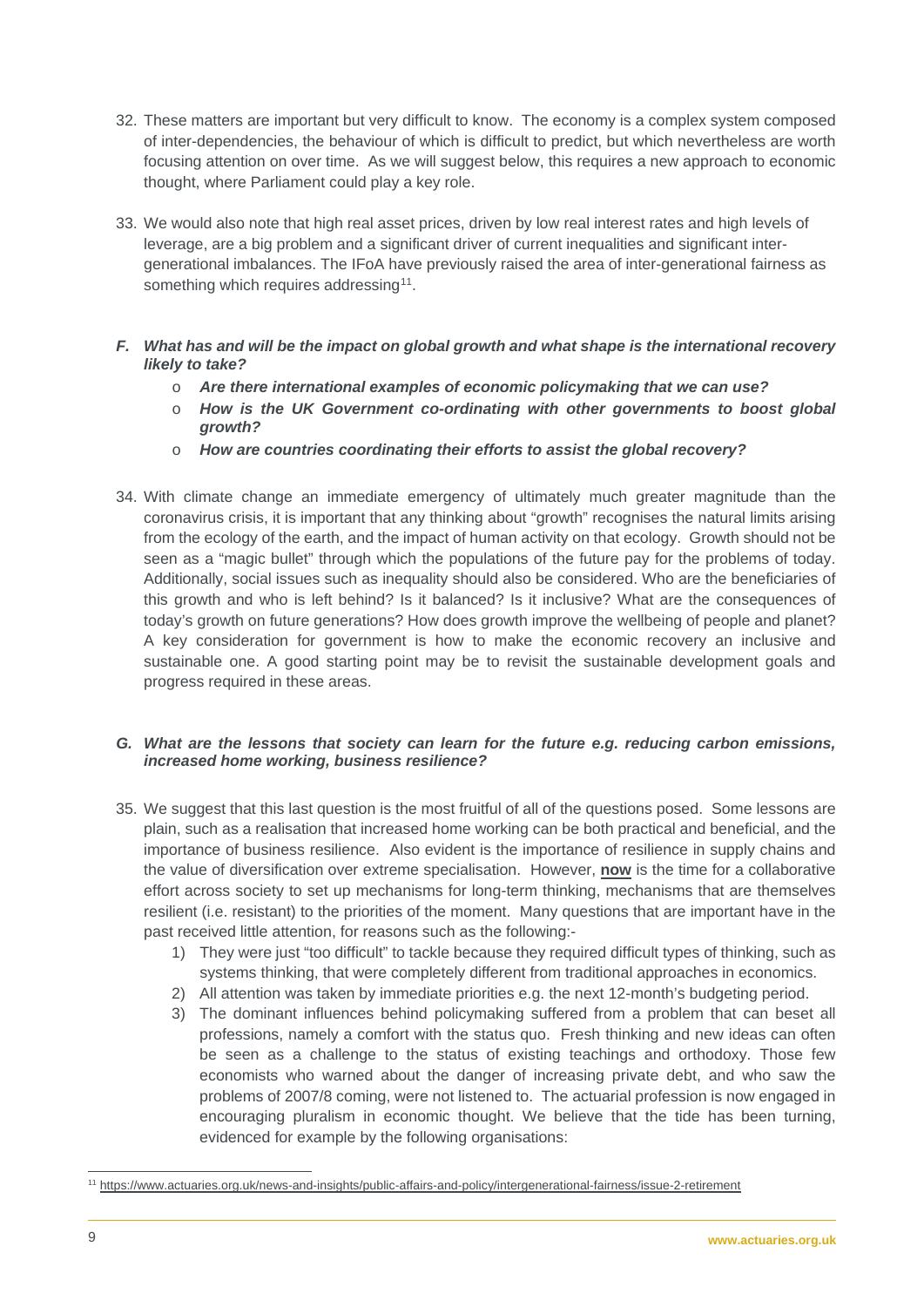- The Rebuilding Macroeconomics Network Plus<sup>[12](#page-9-0)</sup>, funded by the Economic and Social Research Council
- The Centre for the Understanding of Sustainable Prosperity (CUSP)<sup>[13](#page-9-1)</sup>, also funded by the ESRC
- The OECD's New Approaches to Economic Challenges group, for example a report in 2019 entitled "Beyond growth: towards a new economic approach"[14](#page-9-2).
- The UCL Institute for Innovation and Public Purpose<sup>[15](#page-9-3)</sup>
- Organisations such as the Institute for New Economic Thinking (INET), Exploring Economics, Positive Money, Promoting Economic Pluralism, London Mathematical Laboratory, Rethinking Economics, and many others

All of these are further encouraging evidence of a new energy for innovation and fresh thinking<sup>16</sup>.

- 36. Identifying the big questions is the essential initial step, once the principle of setting up a collaborative effort across society has been accepted. These questions will need occasional refining, additions, and refocusing, but some ideas to start with are set out here:-
	- 1) What diverse businesses, activities and skills are necessary for a society to give the greatest opportunities for productive employment and personal development and fulfilment to all its people, and does not leave a forgotten underclass behind. (Referring to a point made earlier, there is a risk that the current crisis could lead to important businesses and capabilities being lost to the UK)
	- 2) How can such an economy be internationally competitive, resilient and, having regard to the urgent problem of climate change, carbon net-zero or negative?
	- 3) What does the new social contract between the government and private sector look like? This has two aspects:
		- a. What relationship is needed between public and private sectors to ensure that if the state (and taxpayer) is absorbing the downside risk of private enterprise, it then shares in the upside benefit of recovery?
		- b. What combination of Government direct spending and involvement on the one hand, and of market shaping policies to steer the thinking of businesses towards a long-term mentality, and away from short-term capital gains on the other, is needed? (Noting that trying to control behaviour by regulation always fails if the influences that really drive behaviour work in a different direction).
	- 4) Starting every long and uncertain journey with a single step, what steps and policies are sensible to introduce immediately given the broad goals that emerge from discussing the questions above?

These are not lessons or questions for the future but for now.

- 37. The case for decarbonising the economy through massive investment in energy, housing and transport infrastructure is clear. With clear evidence from the enormous scientific consensus the Intergovernmental Panel on Climate Change, to campaigners such as Extinction Rebellion, and the very public proclamations by the [former Governor of the Bank of England,](https://www.bbc.co.uk/news/science-environment-52582243) to the politics of policy variations on a Green New Deal in a number of countries.
- 38. Actuaries advise clients on the impact of likely future regulatory change as part of their work and are [already building in responses to climate change within their advice.](https://www.actuaries.org.uk/system/files/field/document/Risk%20Alert%20-%20Climate%20Change%20FINAL.pdf) The pandemic has indicated that big behavioural changes can be effected very quickly if the need is established and we would therefore

<span id="page-9-0"></span> <sup>12</sup> <https://www.rebuildingmacroeconomics.ac.uk/>

<span id="page-9-1"></span><sup>13</sup> <https://www.cusp.ac.uk/>

<span id="page-9-2"></span><sup>14</sup> <http://www.oecd.org/naec/averting-systemic-collapse/>

<span id="page-9-3"></span><sup>15</sup> <https://www.ucl.ac.uk/bartlett/public-purpose/>

<span id="page-9-4"></span><sup>&</sup>lt;sup>16</sup> We can also point to many recent publications such as the book "Radical uncertainty" by John Kay and Mervyn King.